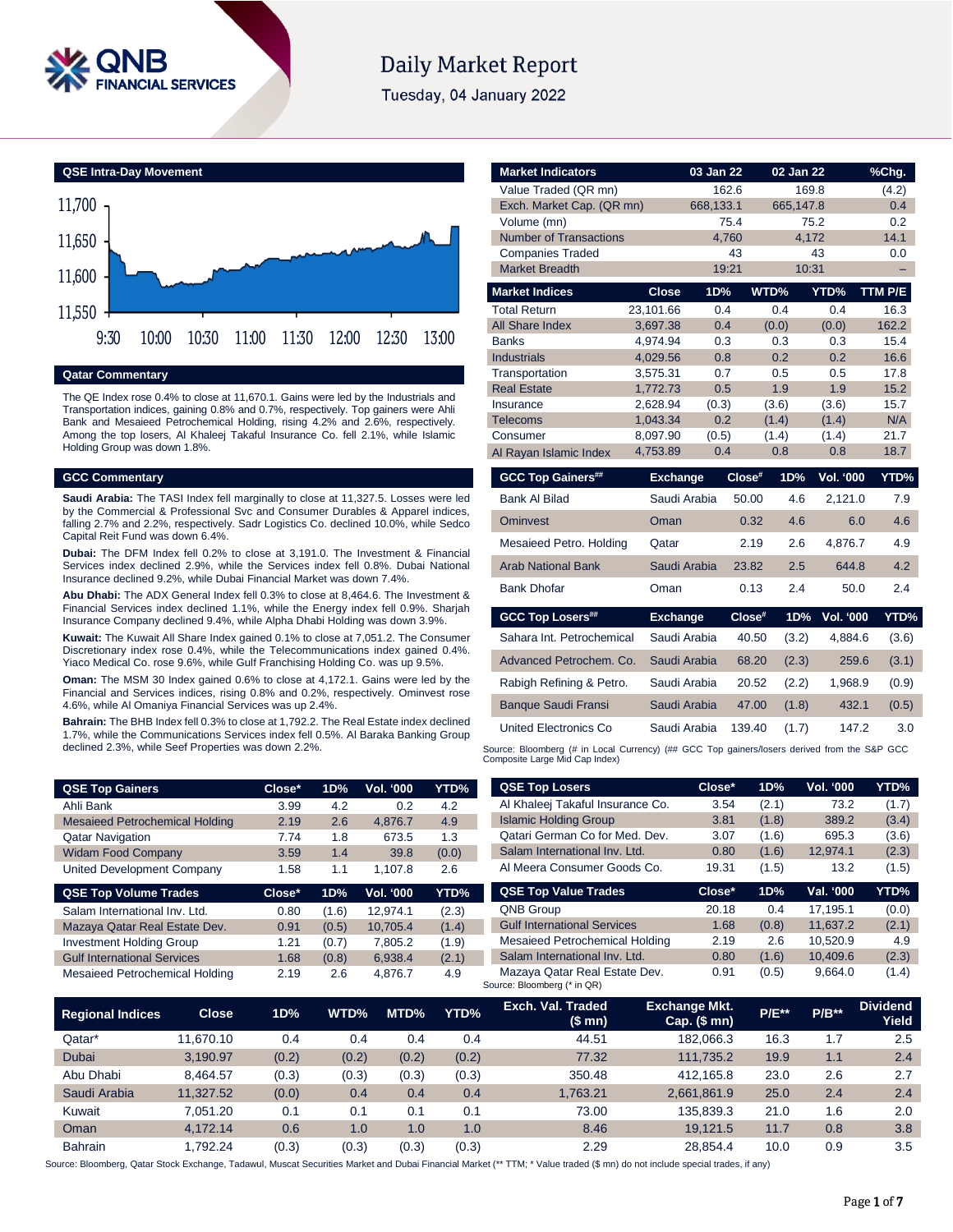## **Qatar Market Commentary**

- The QE Index rose 0.4% to close at 11,670.1. The Industrials and Transportation indices led the gains. The index rose on the back of buying support from GCC and foreign shareholders despite selling pressure from Qatari and Arab shareholders.
- Ahli Bank and Mesaieed Petrochemical Holding were the top gainers, rising 4.2% and 2.6%, respectively. Among the top losers, Al Khaleej Takaful Insurance Co. fell 2.1%, while Islamic Holding Group was down 1.8%.
- Volume of shares traded on Monday rose by 0.2% to 75.4mn from 75.2mn on Sunday. However, as compared to the 30-day moving average of 119.1mn, volume for the day was 36.7% lower. Salam International Inv. Ltd. and Mazaya Qatar Real Estate Dev. were the most active stocks, contributing 17.2% and 14.2% to the total volume, respectively.

| <b>Overall Activity</b>        | Buy %*   | Sell %*  | Net (QR)       |
|--------------------------------|----------|----------|----------------|
| Qatari Individuals             | 39.67%   | 52.00%   | (20,053,070.0) |
| <b>Qatari Institutions</b>     | 19.96%   | 19.93%   | 42,908.3       |
| Qatari                         | 59.63%   | 71.93%   | (20,010,161.7) |
| <b>GCC Individuals</b>         | 1.16%    | 0.62%    | 870,399.7      |
| <b>GCC</b> Institutions        | 2.01%    | 2.42%    | (664, 148.5)   |
| <b>GCC</b>                     | 3.17%    | 3.04%    | 206,251.2      |
| Arab Individuals               | 13.15%   | 14.93%   | (2,900,468.5)  |
| <b>Arab Institutions</b>       | $0.00\%$ | $0.00\%$ |                |
| Arab                           | 13.15%   | 14.93%   | (2,900,468.5)  |
| <b>Foreigners Individuals</b>  | 3.32%    | 5.76%    | (3,962,840.2)  |
| <b>Foreigners Institutions</b> | 20.74%   | 4.34%    | 26,667,219.2   |
| <b>Foreigners</b>              | 24.06%   | 10.10%   | 22,704,379.0   |

Source: Qatar Stock Exchange (\*as a % of traded value)

# **Global Economic Data and Earnings Calendar**

### **Global Economic Data**

| <b>Date</b> | <b>Market</b> | <b>Source</b>      | <b>Indicator</b>                     | <b>Period</b> | <b>Actual</b> | <b>Consensus</b>             | <b>Previous</b> |
|-------------|---------------|--------------------|--------------------------------------|---------------|---------------|------------------------------|-----------------|
| 03-01       | US            | Markit             | Markit US Manufacturing PMI          | Dec           | 57.7          | 57.7                         | 57.8            |
| $03 - 01$   | <b>US</b>     | U.S. Census Bureau | <b>Construction Spending MoM</b>     | <b>Nov</b>    | 0.40%         | 0.60%                        | 0.40%           |
| 03-01       | EU            | Markit             | Markit Eurozone Manufacturing PMI    | Dec           | 58            | 58                           | 58              |
| $03 - 01$   | Germany       | <b>Markit</b>      | Markit/BME Germany Manufacturing PMI | Dec           | 57.4          | 57.9                         | 57.9            |
| $03 - 01$   | France        | Markit             | Markit France Manufacturing PMI      | Dec           | 55.6          | 54.9                         | 54.9            |
| $03 - 01$   | India         | <b>Markit</b>      | Markit India PMI Mfg                 | Dec           | 55.5          | $\qquad \qquad \blacksquare$ | 57.6            |

Source: Bloomberg (s.a. = seasonally adjusted; n.s.a. = non-seasonally adjusted; w.d.a. = working day adjusted)

#### **Earnings Calendar**

| <b>Tickers</b> | Company Name              | Date of reporting 4Q2021 results | No. of days remaining | <b>Status</b> |
|----------------|---------------------------|----------------------------------|-----------------------|---------------|
| QNBK           | QNB Group                 | $11$ -Jan-22                     |                       | Due           |
| <b>ABQK</b>    | Ahli Bank                 | $13 - Jan-22$                    |                       | Due           |
| QIBK           | Qatar Islamic Bank        | 16-Jan-22                        |                       | Due           |
| <b>QFLS</b>    | <b>Qatar Fuel Company</b> | 18-Jan-22                        | 14                    | Due           |

Source: QSE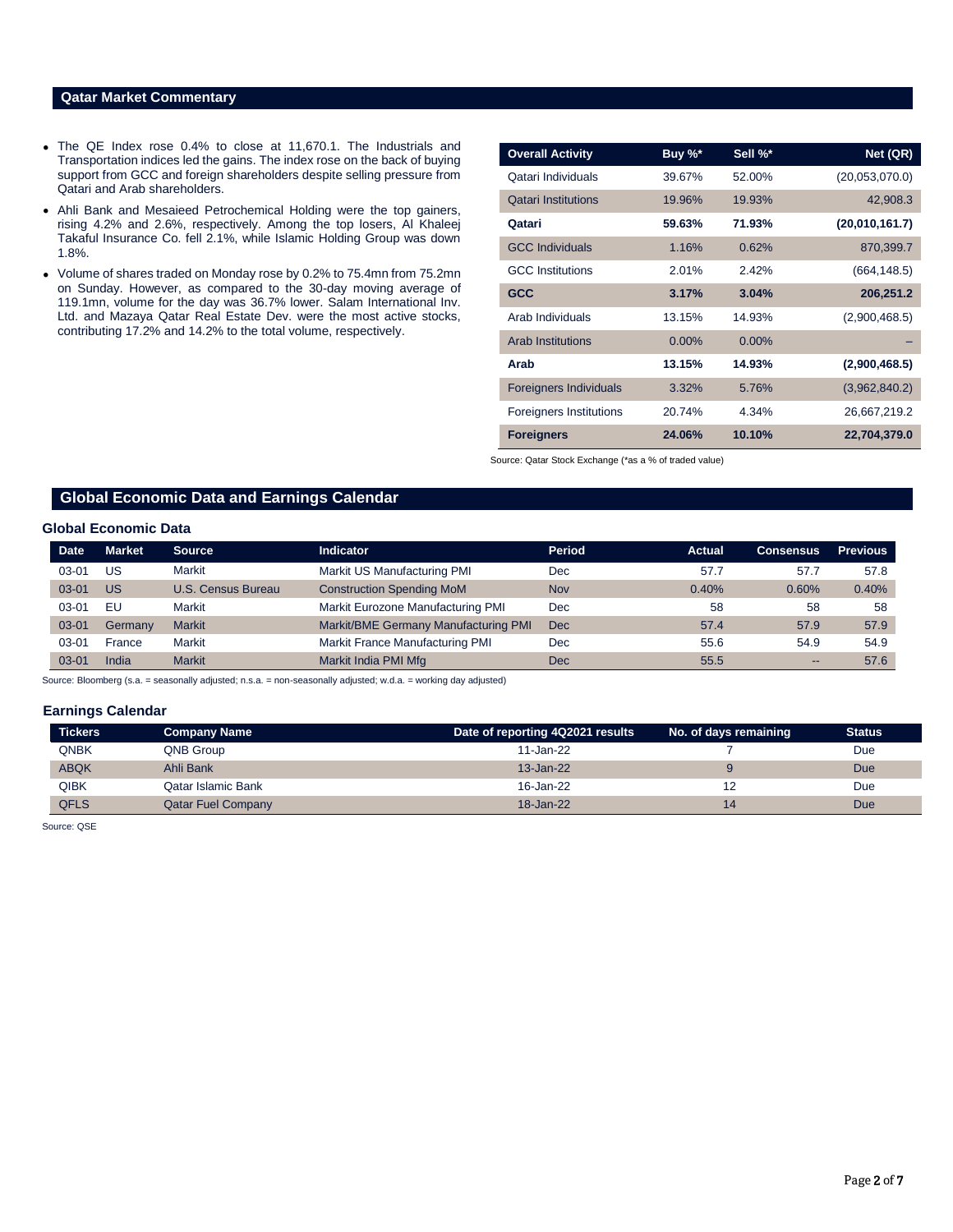# **Qatar**

- **Qatar's LNG exports rise 1% to 84mn tons in 2021 –** Qatar's total exports of liquefied natural gas rose in 2021 by 1.1% to about 83.9mn tons, according to data compiled and monitored by CNBC Arabia. Last year, Qatar topped the list of major suppliers for the fifth year in a row, equivalent to 22% of the world's trade of liquefied natural gas. In 2021, Qatar's exports of liquefied natural gas reached 25 destinations around the world, of which about 54.2mn tons were for the Asian market, with a rate of 67.6%, And the European market is about 16.4mn tons, or 20.5%. Last year, South Korea topped the destinations for Qatari gas with a total of 10.8mn tons, then India with 10.1mn tons, and Qatar's exports of liquefied gas to China are expected to jump from 8.5mn tons last year to 13.5mn tons as of 2022, pursuant to three agreements signed by Qatar. Energy with Chinese companies in 2021. (Bloomberg)
- **QatarEnergy awards contract for North Field Expansion Project offshore facilities –** QatarEnergy announced Monday the awarding of a major Engineering, Procurement, Construction, and Installation (EPCI) Contract for the offshore scope of its North Field Expansion Project to McDermott Middle East Inc. The scope for the awarded contract includes 13 normally unmanned wellhead platforms topsides (eight for NFE and five for NFS), in addition to various connecting pipelines and the shore approaches for the NFE pipelines, beach valve stations and buildings. In a statement, QatarEnergy said that the jackets and the pipelines for the NFS Project will be subject to a separate tender which is expected to be awarded in the first half of 2022. The expansion project will increase the State of Qatar's liquefied natural gas (LNG) production capacity from 77mn tons per annum (MTPA) to 126 MTPA, through the North Field East (NFE) and North Field South (NFS) expansion projects, with first LNG expected in 2025. (Gulf-Times.com)
- **VFQS opens nominations for its board membership for 2022 –** Vodafone Qatar (VFQS) announced the opening of nominees for the board memberships, years from 2022 to 2024. Applications will be accepted starting from January 04, 2022 till 02:00 PM of January 18, 2022. (QSE)
- **QFLS board of directors to meet on January 19 and Conference Call on January 20 –** Qatar Fuel Company (QFLS) has announced that its board of directors will be holding a meeting on January 19, 2022 to discuss the company's business and activities report and its financial statements for the year 2021 that ended on December 31, 2021. Further, it announced that the conference call with the Investors to discuss the financial results for the Annual 2021 will be held on January 20, 2022 at 11:00 AM , Doha Time. (QSE)
- **QIIK to disclose its Annual financial results on January 24 –** Qatar International Islamic Bank (QIIK) will disclose its financial statement for the period ending December 31, 2021 on January 24, 2022. (QSE)
- **QATI holds 'Time Capsule' event, aims to be world's largest insurance company –** Qatar Insurance Group (QATI), the largest insurance company in the Mena region, held the "Time Capsule" event at its head-quarters recently where it welcomed employees, staff and management to a one-of-a-kind end of the year event which also coincided with the day the company was established 57 years ago. The Group's successes, full fledge digital transformation and international expansion is well underway and the event was an opportunity to gather on-site to celebrate the Group's accomplishments and ensure that a selection of pertinent documents, photos, messages and items

that best symbolize QATI's achievements will be available to remind the future generation of the Company's present vision. During the event, Salem Al Mannai, Group CEO of QATI Group, joined the other officials on stage to place the selected items in the 'Time Capsule', which will be opened in 2064."The time capsule will provide snapshots of this era when it's opened on the Group's 100th anniversary. The items placed are symbolic of QATI's history and are well representative of our core asset - our employees' - hopes for the Group's future," said Al Mannai. (Peninsula Qatar)

- **Indosat Ooredoo records 24% increase in data traffic during new year –** Indosat Ooredoo has managed to maintain good network performance in anticipating the digital telecommunications needs of its customers during the 2021 Christmas holiday and 2022 New Year's holidays. In this holiday season, Indosat Ooredoo recorded the highest daily data traffic growth with a 24% increase on January 1, 2022, where up to 98% of them can be served on the 4G network. (Bloomberg)
- **ORDS launches three new express shops –** Ooredoo Qatar (ORDS) inaugurated three new Ooredoo Express shops during December 2021, it was announced. On December 12, a shop each opened at Al Shafi Street, Muither, managed by PD Jumbo, and at Al Maha complex in New Industrial Area, managed by Telegraph & Telecom (TT). The following day, an additional TTmanaged Ooredoo Express shop opened in Al Khor industrial area. (Gulf-Times.com)
- **Qatar Chamber survey recommends increasing QDB's capital to QR50bn –** A recent study by Qatar Chamber has recommended increasing the capital of Qatar Development Bank (QDB) to QR50bn and reconsidering procedures of finance and allocation of lands, as well as reconsidering some aspects of the Investment of Non-Qatari Capital in the Economic Activity Law. Titled 'Qatar's Current Investment Climate', the study focused on the adequacy of incentives and facilities provided by the State to attract foreign investments, and how encouraging they are for local businessmen and investors. The study touched on direct and indirect incentives and facilities provided by the State to local and foreign investors. It also delved into how these incentives are provided and how easy and comprehensive they are. It also reported the views of a number of Qatari businessmen and private sector stakeholders focusing on two main elements: the finance and the allocation of equipped lands for investment projects. The study noted that the State launched a host of strategies over the past years for the purpose of providing more incentives and facilities to local and foreign investors and paving the way for the private sector to expand its activities and maximize its GDP share to expand sources of income away from oil and gas. (Gulf-Times.com)
- **4,300 firms benefitted from QDB guarantees worth QR3.6bn –** Qatar Development Bank (QDB) has concluded 2021 with numerous feats added to its record of achievements, and the marking of several milestones in its ongoing journey to empower private sector companies and contribute to the development of the SME ecosystem in Qatar across its three access-based pillars to private-enterprise support; access to finance, access to capability, and access to local, regional, and international markets. In 2021, QDB was able to continue its support for the private sector against the repercussions of the pandemic. In this endeavor, the number of beneficiaries of the National Guarantee Program by the end of 2021 reached approximately 4,300 eligible companies across various sectors that were issued guarantees amounting to QR3.6bn, in addition to helping companies thrive in the new economy by harnessing digital and smart solutions, such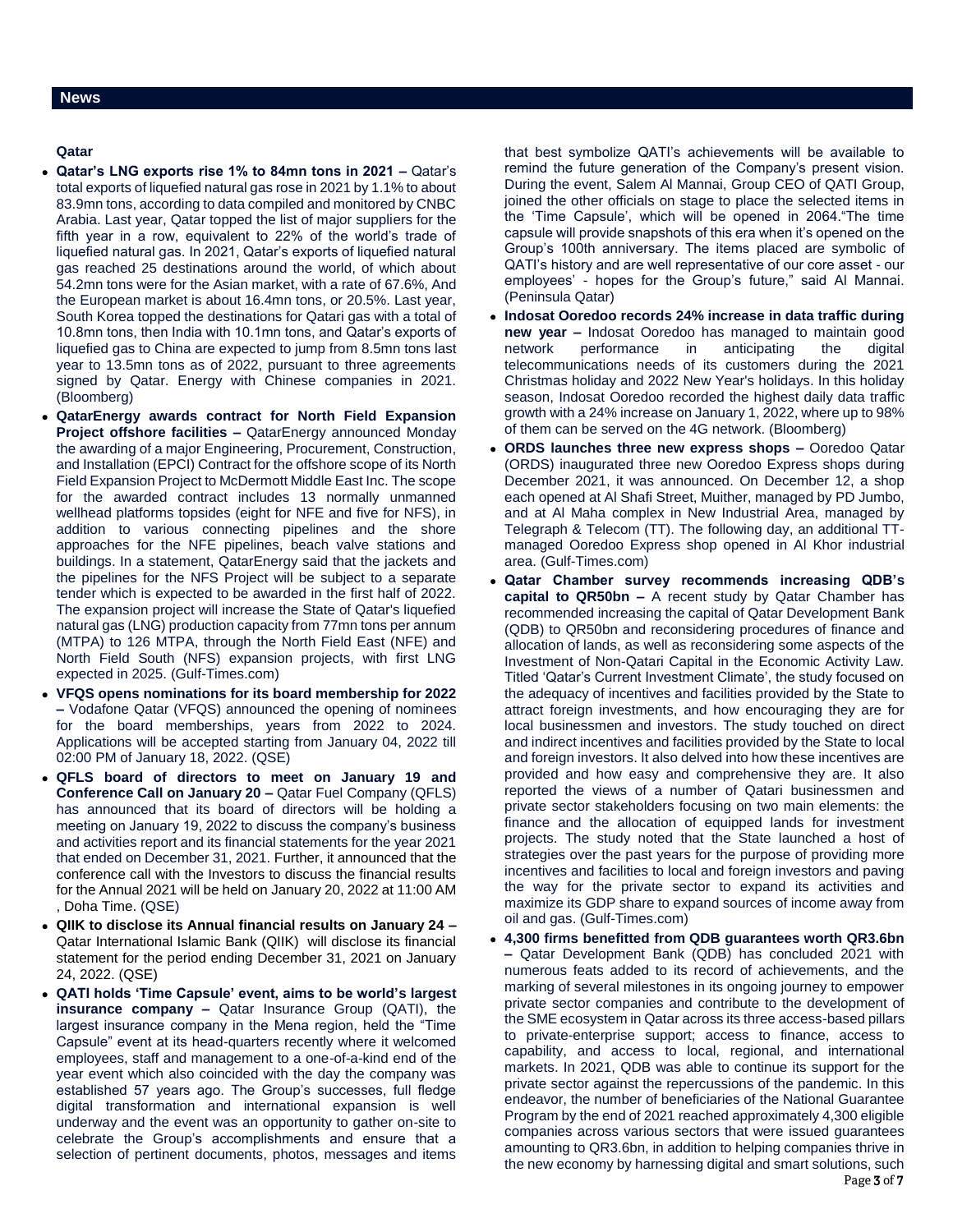as its newly launched NUMU digital platform for financing industrial SMEs and the Qatar Virtual Exhibition, which connects exporting Qatari SMEs with importers and buyers from all over the world. In parallel, financing reached QR7.2bn, which was used to support over 800 SMEs, in addition to a boost in export financing by 22% with a cumulative total support of QR1.54bn. Moreover, capital deployed in SMEs reached QR66mn, marking an 11% growth over the previous year. (Qatar Tribune)

- **QCB: Qatar payment systems process nearly 134mn transactions worth QR4.1tn in 2020 –** Qatar's payment systems processed close to 134mn transactions worth QR4.1tn in 2020, the QCB said and noted customer payments accounted for more than 99% of the total payments. In the previous year, some 135mn transactions worth QR4.3tn were processed, the Qatar Central Bank said in its latest Financial Stability Review (FSR). In terms of the value of transactions, customer payments accounted for 46.8% of the total payments in Qatar in 2020, followed by central bank operations (36.4%) and other interbank payments (16.7%). Among the QCB-operated payment systems, Real Time Gross Settlement System (RTGS) and National ATM and Point of Sale Switch (NAPS) remained the most systemically important systems with RTGS handling 83.1% of the total customer and interbank payments in value terms and NAPS handling 90.2% of the payments in terms of volume. Qatar's payment system consists of several wholesale and retail payment systems that handle the financial transactions, in Qatari riyals, among the banks within Qatar. It includes RTGS, Electronic Cheque Clearing System (ECCS), QATCH that facilitates settlement of bulk direct credit and direct debit transactions, NAPS, the electronic payment gateway used for switching and settling of ATM/POS/e-commerce transactions and the newly launched Qatar Mobile Payment System (QMPS). (Gulf-Times.com)
- **QFC wraps up a successful year –** The Qatar Financial Centre (QFC), a leading onshore financial and business center in the region, has wrapped up a successful year as it attracted companies from different geographies and sectors, signed several important agreements and hosted many high-level event in 2021. The number of registered firms on QFC's platform crossed over 1450, exceeding its target of registering 1,000 companies by 2022. QFC witnessed significant growth in 2021 and demonstrated resilience to navigate extreme economic times, turning these unprecedented conditions into another successful year. "We reached over 1,452 registered firms to date, surpassing our target of 1,000 companies by 2022," said QFC on one of its social media sites. By attracting companies from across the world, QFC is playing a key role in further advancing economic diversification in the country. Last year was also a busy period for QFC as it organized several important events. The year 2021 was also a year of forging new ties with organizations and companies. QFC signed a total of 20 Memoranda of Understanding (MoU) last year. On top of the MoUs signed with Russian firms during the 24th St. Petersburg International Economic Forum (SPIEF), QFC also forged partnerships with the Ministry of Justice (MoJ), Qatar Central Securities Depository, the Supreme Committee for Delivery & Legacy, Qatar Credit Bureau, Qatar Museums, Ooredoo Qatar, Qatar Development Bank, Qatar Research and Development Institute, the Institute of Chartered Accountants of India, Rwanda Finance, and Labuan International Business and Financial Centre. (Peninsula Qatar)
- **Qatar tops quality of life index in Arab world –** Qatar has ranked first among Arab countries in the assessment index on quality of life of citizens, according to Kuwait-based think-tank CSRGulf. This is Qatar's second straight year to top the 20-list survey, while the UAE and Kuwait completed the top three. Bahrain, Oman, Saudi Arabia, Jordan, Morocco, Algeria, and

Tunisia finished in the top ten. According to the index, this year's classification was based on over 15 indicators and sub-indicators. The survey considered the response to the COVID-19 pandemic, measuring the security threats index provided by the Global Peace Index, climate threats, and pollution. Other indicators are human development, education, the efficiency of distance education, social integration, social progress, freedom, democracy, crime and anti-corruption efforts, and unemployment. (Peninsula Qatar)

- **Bu Garn vaccination facility for business, industry to open on January 9 –** The Ministry of Public Health (MoPH) on Monday reiterated that the Qatar Vaccination Center – for Business and Industry Sector will open in Bu Garn on January 9 and administer Covid-19 vaccines to key business and industry workers. The initiative follows a similar set up and operational model to the Qatar Vaccination Center – for Business and Industry Sector which was open in Doha's Industrial Area from June to October 2021. (Gulf-Times.com)
- **Grace period to correct visa status extended until March 31 –** The Ministry of Interior (MOI) has extended the time limit to correct the illegal status of expatriates, who have violated the provisions of Law No. (21) of 2015 regulating the entry, exit and residence of expatriates, until March 31. In a statement, the ministry said that this procedure comes within the framework of its keenness to take into account the interests of company owners and expatriate workers to benefit from the 50% reduction in the amount of reconciliation. Accordingly, every violating expatriate or violating applicant must, during the period specified above, submit a request for reconciliation to the Search and Follow-up Department or to any of the following service centers that receive requests to transfer residence permit from one applicant to another (Umm Salal, Al Rayyan, Mesaimeer, Al Wakra, and Umm Sanim), or any of the following service centers that accept reconciliation applications and the issuance and renewal of the Residence Permit (RP) for the same employer (Al Shamal, Al Khor, Al Daayen, Umm Salal, Al Lulu, Unaizah, Souq Waqif, Al Rayyan, Umm Sanim, Al Sheehaniya, Mesaimeer, Al Wakra, and Dukhan). (Gulf-Times.com)
- **France Tax Agency posts synthesized text of DTA with Qatar –** The French General Directorate of Public Finance Dec. 30 posted online a synthesized text of the 1990 DTA, 1993 protocol, and 2008 protocol with Qatar and the Multilateral Convention to Implement Tax Treaty Related Measures to Prevent Base Erosion and Profit Shifting (MLI), which entered into force April 1, 2020. The MLI applies from: 1) Jan. 1, 2021, for withholding taxes; and 2) Oct. 1, 2020, for all other taxes. The synthesized text is to facilitate the application of the MLI but isn't a source of law. (Bloomberg Law)
- **Domestic production 'stable' amid lull amongst global supply chains, says agri expert –** Qatar's domestic agricultural production has remained stable amid the impact of the Covid-19 pandemic on global logistics and supply chains, an expert has told Gulf Times. Nasser Ahmed Al-Khalaf, also the Managing Director of Agrico, said this resiliency of Qatar's local agri production is one of the milestones the country's agricultural sector has achieved at the height of the global health crisis and in 2021. (Gulf-Times.com) **International**
- **Homebuilding lifts US construction spending in November –** US construction spending increased in November amid strong gains in single-family homebuilding, but outlays on public projects were weak. The Commerce Department said on Monday that construction spending rose 0.4% after a similar advance in October. Economists polled by Reuters had forecast construction spending climbing 0.6%. Construction spending increased 9.3%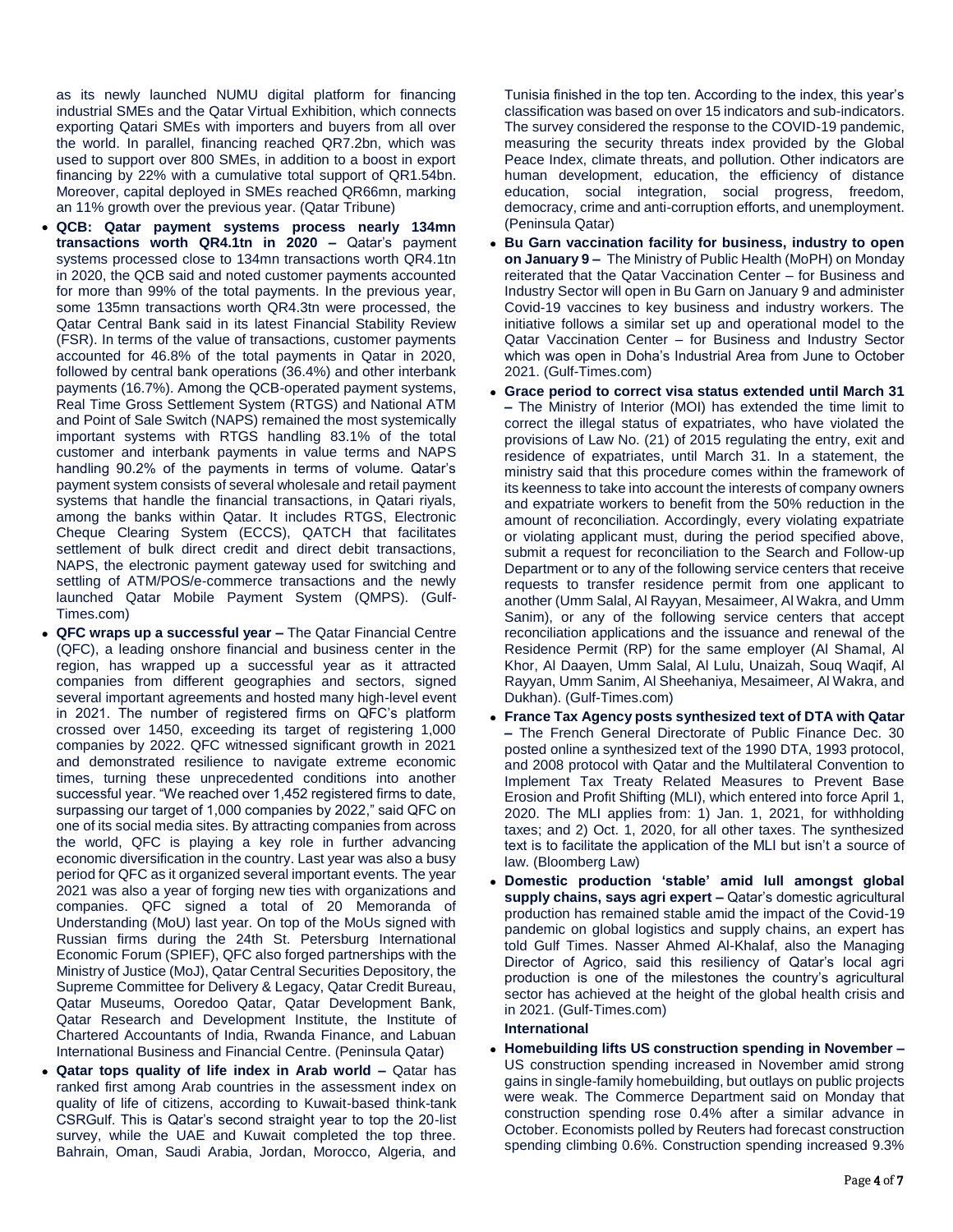on a YoY basis in November. Spending on private construction projects rose 0.6% in November. Outlays on residential construction surged 0.9%. Single-family homebuilding spending shot up 1.2%, but outlays on multi-family housing projects dipped 0.3%. Homebuilding remains constrained by shortages, which are boosting prices of building materials. Residential investment contracted for a second straight quarter in the third quarter, weighed down by decreases in home improvements and singlefamily homebuilding. Investment in private non-residential structures like gas and oil well drilling edged up 0.1% in November. Spending on structures declined for a second straight quarter in the July-September period, led by commercial and healthcare structures. Spending on public construction projects fell 0.2% in November. Outlays on state and local government construction projects dropped 0.2%, while federal government spending decreased 0.4%. (Reuters)

- **UK government seeks to mitigate workforce disruption from Omicron –** The British government has asked public sector managers to test their contingency plans against a worst-case scenario of 25% staff absence as part of efforts to minimize disruption from the rapid spread of the Omicron variant of COVID-19. With daily infection numbers at a record high and people who test positive required to self-isolate for at least seven days, the government expects businesses and public services to face disruption in the coming weeks, it said in a statement. "So far, disruption caused by Omicron has been controlled in most parts of the public sector, but public sector leaders have been asked to test plans against worst case scenarios of workforce absence of 10%, 20% and 25%," it said. Prime Minister Boris Johnson has asked ministers to work closely with their respective sectors to develop robust contingency plans, said the Cabinet Office, which is coordinating the government's efforts. The impact of Omicron on workforces in supply chains, public services and schools is being closely monitored, it said. Mitigations being considered include asking for volunteers such as retired teachers to go back to work. "There is work ongoing to identify potential regulatory, policy or operational changes which could minimize or alleviate potential disruption," the Cabinet Office said. The daily number of new COVID-19 infections across the UK rose to a record 189,846 on Friday, far higher than during previous peaks. However, hospitalizations and deaths have remained at much lower levels than in previous waves. (Reuters)
- **PMI: Eurozone factory growth stayed strong in Dec as supply issues eased –** Manufacturing activity in the euro zone remained resilient at the end of 2021 as factories took advantage of an easing in supply chain bottlenecks and stocked up on raw materials at a record pace, a survey showed. The global coronavirus pandemic had left factories struggling to get the materials they need and sent costs soaring, but a tentative easing of the supply issues led to a marked decrease in price pressures. IHS Markit's final manufacturing Purchasing Managers' Index (PMI) dipped to 58.0 in December from November's 58.4, matching an initial "flash" estimate and still comfortably above the 50 mark separating growth from contraction. An index measuring output, which feeds into a composite PMI due on Wednesday and seen as a good guide to economic health, held steady at November's 53.8. "It has been an incredibly challenging period for euro zone manufacturers this second half of 2021, but the latest survey data hasn't spoiled the festive cheer too much," said Joe Hayes, senior economist at IHS Markit. "We're seeing some tentative, but very welcome signs that the supply chain crisis which has plagued production lines all across Europe is beginning to recede. Although what gains to be had were only marginal ... PMI data showed stocks of purchases rising at a survey- record rate in December". That easing meant the input prices index sank to an albeit still high eight-month low of 86.7 from 88.9, allowing

factories to raise their prices at a much slower pace than in November. "Easing inflation rates are again a welcome sign, but we're still in hot territory," Hayes added. The European Central Bank took another small step in rolling back crisis-era stimulus last month but raised its inflation projections and now sees it at 3.2% this year, well above its 2.0% target. (Reuters)

- **PMI: French manufacturing growth slowed less than first thought in December –** French manufacturing growth slowed a little less than initially thought in December, a survey showed on Monday, helped by new orders and some improvements in the supply-chain situation. Data compiler IHS Markit said its final Purchasing Managers' Index for December dipped to 55.6 points from 55.9 points in November. However, the final December figure was better than a preliminary "flash" reading of 54.9 points, and the index remained well above the 50-point line dividing expansions in activity from contractions. "The December PMI survey gave us a few reasons to be a bit more optimistic towards the manufacturing sector," said IHS Markit senior economist Joe Hayes. "Manufacturers expect order books to begin filling a lot faster as the supply situation improves. Overall, the stabilization in the output and new order indices following the harsh slowdown in the second half of 2021, combined with some alleviation of supply-side constraints, suggests growth rates could get better in 2022," added Hayes. French companies such as transport equipment manufacturer Alstom and plane maker Airbus won major contracts in December. (Reuters)
- **PMI: Japan's factory activity growth softens in December –** Japan's manufacturing activity grew for an 11th straight month in December, but at a slower pace than in the prior month as output and new order growth softened while cost pressures stayed elevated. Businesses benefited from the weakening impact of the coronavirus pandemic as they shook off some of the drag of the health crisis, though new export sales growth eased amid a rise in COVID-19 cases in South Korea. The final au Jibun Bank Japan Manufacturing Purchasing Managers' Index (PMI) in December fell to 54.3 on a seasonally adjusted basis, easing from the previous month's 54.5. The figure, which compared with a 54.2 flash reading, still pointed to a solid improvement in operating conditions in the manufacturing sector. "Domestic markets were buoyed by a gradual recovery from the COVID-19 pandemic," said Usamah Bhatti, economist IHS Markit, which compiles the survey. A recovery in parts supplies eased some of the strains in car manufacturing, even as high-tech chips remain in great demand around the world. But foreign orders for Japanese manufactured goods saw their growth rate soften compared to the average for the year as a whole as a sharp rise in coronavirus infections, especially in South Korea, hurt demand, the survey showed. Japan's economy suffered from the global chip supply shortage in the third quarter of 2021, declining an annualized 3.6% in part due to a blow to output and exports in that quarter from production bottlenecks. While output is expected to rebound in the final quarter last year, manufacturers' average lead times across that period registered their worst quarterly performance since the survey began, Bhatti said. "Though still optimistic, Japanese goods producers were wary of the continued impact of the pandemic and supply chain disruption, which resulted in confidence dipping to the softest since August," he added. (Reuters)
- **Caixin PMI: China's December factory activity returns to growth, beats forecasts –** China's factory activity grew at its fastest pace in six months in December, driven by production hikes and easing price pressures, but a weaker job market and business confidence added uncertainty, a private survey showed on Tuesday. The Caixin/Markit Manufacturing Purchasing Managers' Index (PMI) rose to 50.9 in December - its highest level since June. Economists in a Reuters poll had expected the index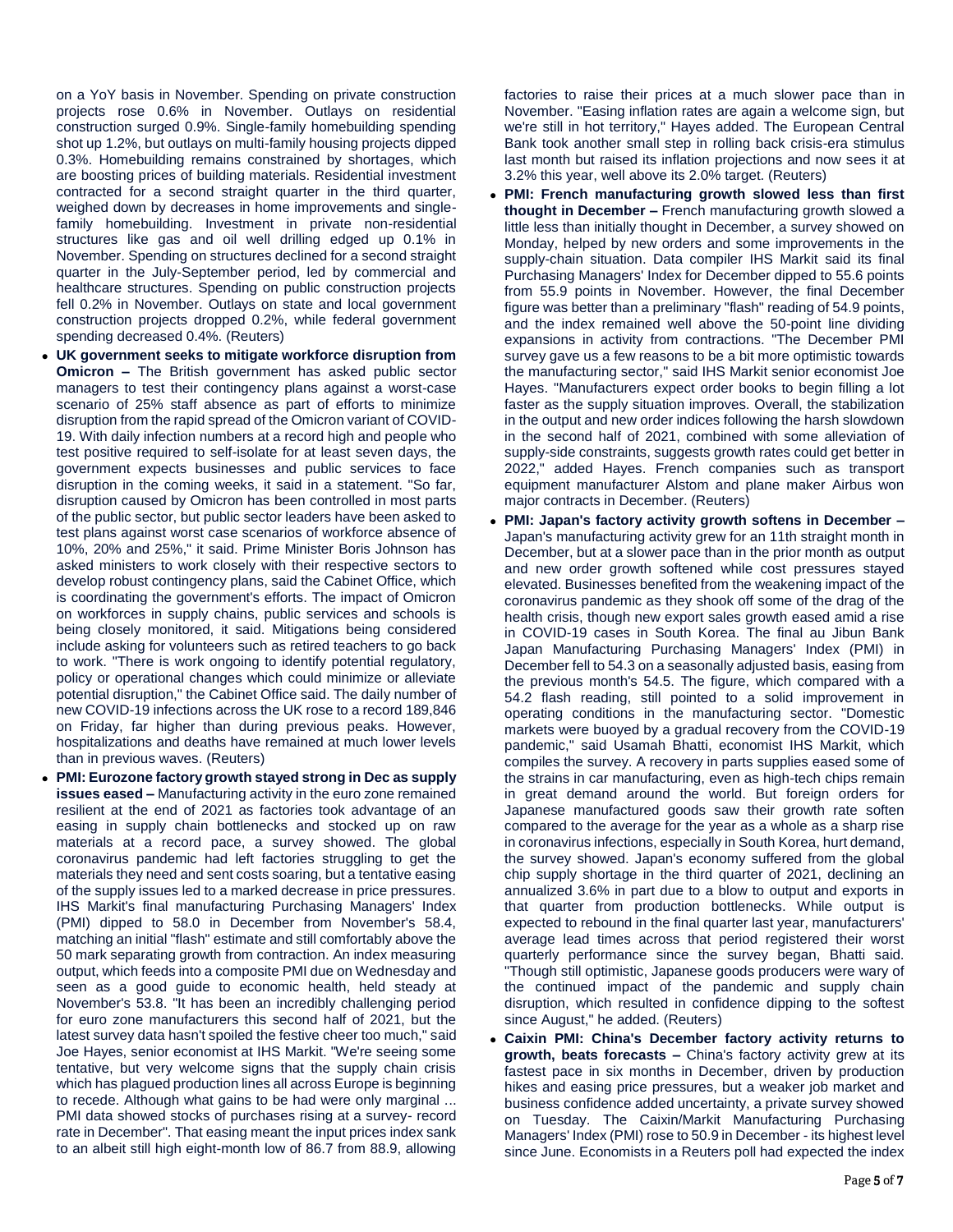to rise to 50.0, which separates growth from contraction on a monthly basis, from November's 49.9. The relative strength in the Caixin PMI tallies with an official survey released on Friday which showed China's factory activity edged up. Factory output increased at the fastest pace in a year, the private survey showed, helped by easing price pressures. A gauge of input prices fell to the lowest level since May 2020. Soaring raw materials prices, which have weighed on manufacturers, have eased recently amid government efforts to increase supply and stabilize prices. But the survey also showed new export orders fell, albeit at a slower pace, and a gauge for employment continued to contract, hitting the lowest level since February. The world's second-largest economy has lost momentum since the early summer after rebounding from last year's pandemic slump, weighed down by a slowing manufacturing sector, debt problems in the property market, and small-scale COVID-19 outbreaks. Analysts expect a further slowdown in fourth-quarter gross domestic product (GDP), after the economy grew 4.9% in July-September. The wealthy Zhejiang province on China's eastern coast saw a small-scale COVID-19 outbreak in December, which has now subsided, but some firms were forced to suspend production. In the northwest, the industrial and tech hub of Xian has been under lockdown as a local outbreak continues to spread in the city of 13mn. This year, debt crises at major real estate developers amid a crackdown on the property sector have also hurt an industry critical to China's economic growth. The central bank has said it will keep monetary policy flexible next year as it seeks to stabilize growth and lower financing costs for businesses amid growing economic headwinds. "Policymakers should focus on shoring up employment as well as on targeted support to small and midsize businesses," said Wang. (Reuters)

 **Brazil posts 2021 record trade surplus of \$61bn –** Brazil posted a record \$61bn trade surplus in 2021, official data showed on Monday, and the Economy Ministry expects that figure to reach \$79.4bn this year due to a decline in imports. Last year, exports reached a record \$280.4bn in Latin America's largest economy, mainly due to a rise in prices amid the COVID-19 pandemic, while imports totaled \$219.4bn. There was growth in exports mainly to the US, which surged 44.9%. Sales to China - Brazil's biggest trading partner - rose 28%. The biggest increase in imports in 2021 came from goods from the Mercosur trade bloc, rising 44.7%, followed by the US at 41.3% and China at 36.7%. For 2022, the government's expectations are for an increase in exports of 1.4% to \$284.3bn, while imports are expected to fall 6.6% to \$204.9bn, the ministry said. Forecasts call for more moderate growth in global trade this year. In December, Brazil had a trade surplus of \$4bn, on exports of \$24.4bn and imports of \$20.4bn. (Reuters)

#### **Regional**

- **OPEC appoints Kuwaiti al-Ghais as new secretary general –** OPEC on Monday agreed to appoint Haitham al-Ghais, a former Kuwaiti governor to OPEC, as its new secretary general, to succeed Nigeria's Mohammad Barkindo. Al-Ghais will take over the role on Aug. 1. OPEC's secretary general-elect said on Monday a top priority for him is to keep the group's pact with Russia and other producers in place, since it is in the wider interest of the oil industry.. The OPEC+ alliance between OPEC and other oil producers, called the Declaration of Cooperation, has helped support the global oil market since 2017 when it was set up. (Reuters)
- **OPEC+ set to boost supply again with oil market looking tighter –** OPEC and its allies are poised to revive more halted oil production when they meet on Tuesday after giving a tighter outlook for global markets. The 23-nation alliance led by Saudi Arabia and Russia is on track to ratify another modest output revival of 400,000 bpd, restoring supplies shuttered during the

pandemic, delegates said. At a preliminary meeting on Monday, the group's analysts cut estimates for the surplus expected in the first quarter, predicting weaker supply growth from its rivals. (Bloomberg)

- **Saudi Aramco awards AED8.2bn contract to Abu Dhabi's NPCC –** Saudi Aramco has awarded a contract worth AED 8.2bn to the Abu Dhabi's National Petroleum Construction Company (NPCC) for two packages in the Zulf Offshore Field. The project is expected to be executed over three-years. No further details about the project were given in a statement to Abu Dhabi Securities Exchange (ADX) by National Marine Dredging Company (NMDC) which wholly owns NPCC. (Zawya)
- **Saudi Riyad REIT invests SR233mn in US logistics portfolio –** Saudi Arabia's Riyad Capital said its fund, Riyad REIT, has invested SR233mn in a US Logistics portfolio consisting of five logistics properties. The properties, which are fully leased with a weighted average term of 15.5 years, are newly developed, builtto-suit logistics totaling over 4.5mn square feet across the Southeast US, the investment banking arm of Riyad Bank said in a statement on Tadawul on Monday. (Zawya)
- **Al Rajhi bank start offering of riyal-denominated tier 1 sukuk –** The lender starts private placement of riyal-denominated sukuk in Saudi Arabia. Amount and terms of offer subject to the market conditions. Offer will start from January 3, and will end at January 26. (Bloomberg)
- **UAE's Alpha Dhabi increases stake in Aldar to 30% –** UAEbased conglomerate Alpha Dhabi said on Monday it has increased its stake in Abu Dhabi developer Aldar Properties to 29.8% after acquiring an additional 17%. The increase in ownership came after Alpha Dhabi acquired the entire share capital from three companies: Sublime 2, Sogno 2 and Sogno 3, the company said, without providing any details on the deal value. Alpha Dhabi also increased its stake in National Marine Dredging Co by 3.38% and acquired 25.24% of Al Qudra Holding as part of the acquisition. (Reuters)
- **Etisalat's 2022-2024 federal royalty rates to remain unchanged –** Federal royalty rate on regulated revenue of UAE operations remains unchanged at 15% and royalty rate on profit at 30%, the Abu Dhabi-based telecom operator says, citing the UAE ministry of finance. (Bloomberg)
- **Nine-point agenda for Oman's 2022 budget –** Oman's budget for the year 2022 has listed nine salient points that form its economic and social guidelines for this year. "The State's General Budget for the financial year 2022 is consistent with the objectives of the Tenth Five Year Development Plan," said the Ministry of Finance in its budget report. "The 2022 budget aims to achieve a set of economic and social development objectives." These include maintaining prudent, sustainable levels of public spending; enhancing the contributions of non-oil revenue; prioritizing projects linked to productive sectors; redirecting government subsidies to targeted low-income households; maintaining spending levels on basic services; prioritizing digital transformation programs; continued improvement of Oman's credit ratings to increase investor confidence; support training programs and those linked to job schemes, while boosting job creation; and continued support for small and medium enterprises. (Zawya)
- **Bahrain sells BHD70mn 91-day bills; bid-cover 2.29 –** Bahrain sold BHD70mn of bills due April 6 on January 3. Investors offered to buy 2.29 times the amount of securities sold. The bills were sold at a price of 99.6505, have a yield of 1.39% and will settle on January 5. (Bloomberg)